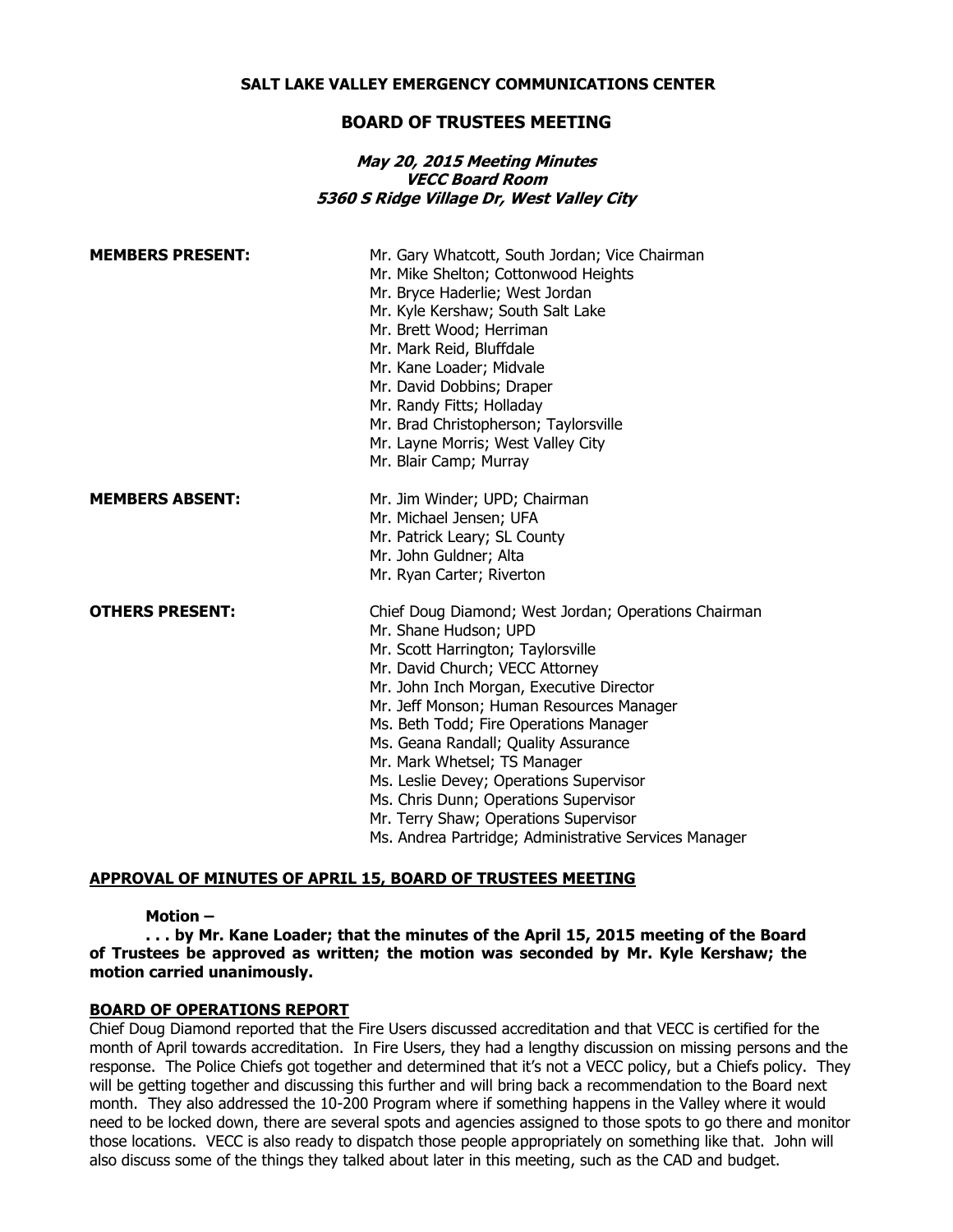#### **2014-2015 BUDGET AND FINACIAL PERFORMANCE 2014-2015 FY Fiscal Analysis**

John Inch Morgan wanted to discuss a few things as the current fiscal year comes to an end. A Budget Committee meeting was held last week and they talked about where VECC is at. VECC operates as an Enterprise Fund, which is different than how the Cities operate. It's a self-contained fund, having different rules than regular municipal budgets. It's operated on a cash basis rather than a modified pool basis. Operating on a cash basis means that it's recognized the cash that comes in within the fiscal year. Anything that comes in for a previous period, for the most part, is recognized in that period. Also, because VECC operates on cost centers, being an enterprise fund, there is flexibility to move funds between cost centers. John explained a year end adjustment chart, which he is proposing. It's basically moving funds from one cost center to another. Midyear, some MIS equipment needs were identified and the entire \$300k was moved into the MIS cost center, but these year-end adjustments will move some of those funds where they need to be. John is proposing an increased budget for the upcoming year to \$11,239,293. Expenses were increased, but with cash accounting, revenue has increased as well. The anticipated surplus at the end of the year is about \$120,000. In the past few weeks, looking at adequate staffing, John has mandated overtime of 6 hours per employee. To have the coverage needed, this has been implemented for now. This overtime will not exceed the \$120,000 surplus. John is anticipating additional revenues in the franchise 9-1-1 fees because more and more people are getting cell phones. Current revenue is a little bit low because SL County is a few months behind in their 9-1-1 revenue payments, but John has been in contact with them to get this resolved before the end of the year. John is asking for the Boards' consideration for the year end budget resolution.

Vice Chairman Gary Whatcott opened up the public hearing portion of the meeting for anyone who wished to comment on the proposed amended budget. There were no comments. Vice Chairman Gary Whatcott the closed the public hearing portion of the meeting.

#### **Motion –**

## **. . . by Mr. Brad Christopherson; to adopt the year end budget adjustments with no increase in assessments; the motion was seconded by Mr. Kyle Kershaw; the motion carried unanimously.**

## **EXECUTIVE DIRECTOR'S REPORT**

# **CAD Request for Proposal Update**

John Inch Morgan presented the six vendors that responded to the RFP. John gave a presentation to the Board, which is the same presentation he gave to the COG. The deadline was extended based upon the request of the vendors. The new deadline was moved to May 1, 2015. There was analysis done on the vendors, where semi-finalists were determined. Demonstrations are scheduled beginning next week through the middle of June. Intergraph will be the first demonstration, scheduled for next Wednesday and Thursday and they are a fully compatible CAD/RMS system. They are one of two vendors that have developed a Fire RMS. The location for this demo is still being finalized. On the preliminary evaluation, each vendor has complied with national standards. The CAD platforms came in with a cost range of \$1.4 million to \$3.4 million. Hardware would be an additional \$300k to \$500k. Some of the auxiliary products range from \$1.8 million to \$3 million. When John originally wrote the RFP, he asked for financing options. He wanted to see if the vendors would finance their total cost so that VECC could draw on the State 9-1-1 restricted CAD funds over a few years. With HB155, they took \$0.06 of the \$0.07 going to Poison Control and moved it to a restricted fund that could only be used for CAD platforms. One of the things that the State 9-1-1 committee has done was identify that each entity, as they access these funds, must come up with 20%. Each vendor has responded that they do and will finance. The next step will be to finalize the quantitative scores. Then the oral interviews and demonstrations, which will be completed the middle of June. The quantitative scores will then be refined to include the demo and interview. The semi-finalists will then be invited to provide best and final offers, which will give us the ability to negotiate pricing based on what is chosen to be purchased. John sent out the schedule of the 2-day demo. The first day of the demo will begin at noon. John feels it is most important for Board members to attend the first 2 hours of the demo. He recommended anyone coming to the demo to review the scoring sheets. The Consultant selected who is working on this has done a fantastic job in putting this together. John will send the scoring and pricing spreadsheets out, but he cautioned the users to use discretion in disseminating it to people other than in their immediate agency.